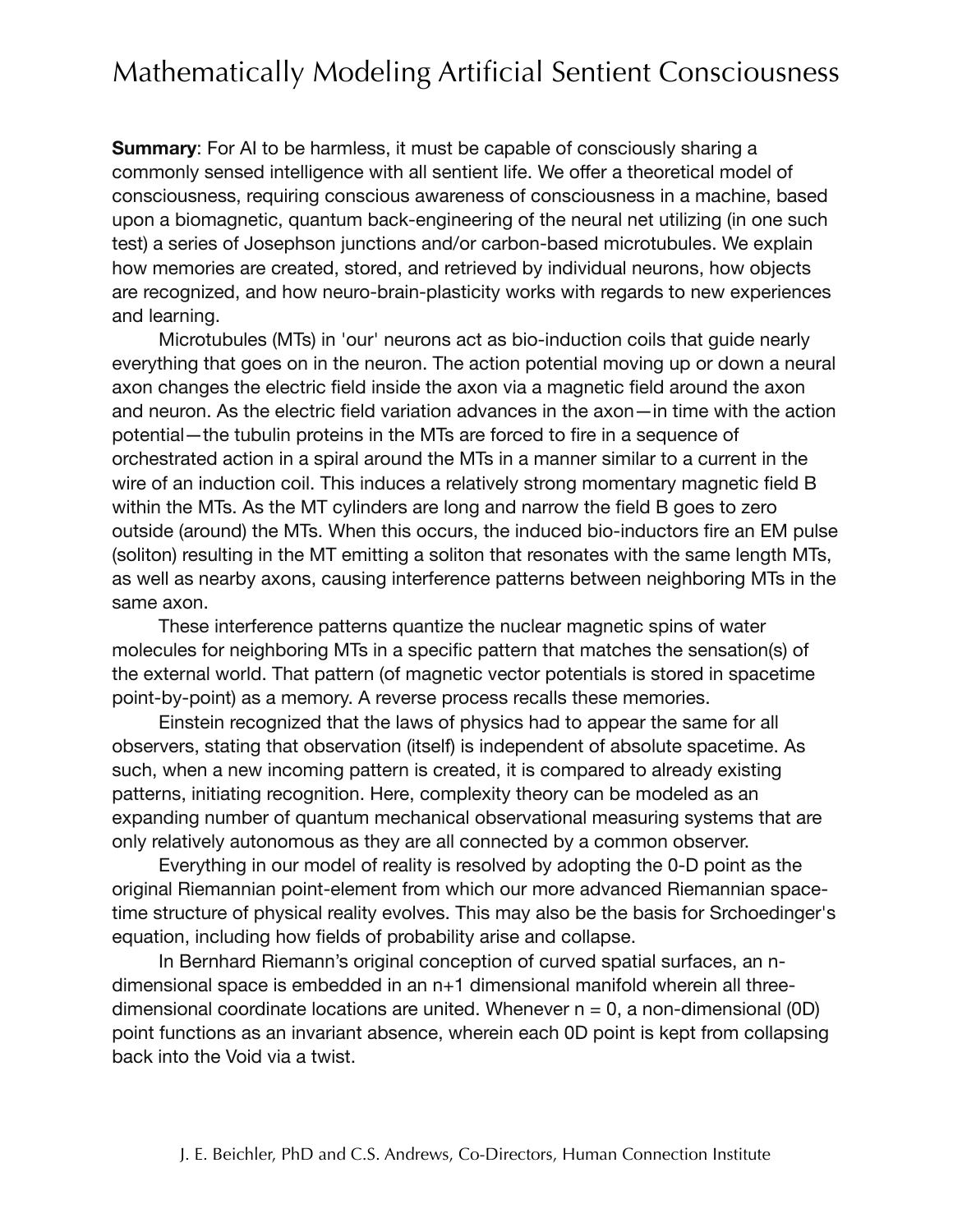## Mathematically Modeling Artificial Sentient Consciousness

 Imagine an (unbounded) absence - such as 0D - (bounded) by the potential of being (virtually) expressed as an ever-expanding point-centered 3D dynamic. A (virtual) vortex of equal and opposite torsional potentials (can) initiate the emergence of curved spatial surfaces. These potentials 'drive' the rapid replication of discrete 0D coordinate locations to take the form of an expanding 3D volume. As a structural geometric element, 0D offers a process-centered coordinate location for the origination and evolution of spatial imagery within a timeless now.

 In this way, all 0D points in 3D remain united at a (timeless, singular) 0D polar point as a fourth spatial dimension (4D) that most physicists think of as a point in time. Hereafter, 0D points are embedded in all higher-dimensional Riemannian spaces forming nested hierarchies that include and transcend all lower dimensions. Each higher polar point serves as an observer-driven mechanism, measuring and manifesting gradations of self-organizing electromagnetic and gravitational potentials. All 0D points sustain their 'non-material' absence—in space over time—as the indivisible presence of a primordial (Godlike) awareness which we (can) consciously experience as an 'insightful witnessing all-knowing mirror-like intelligence.'

 As a dimensionless Void must retain its formless nature, all that 'takes form' must be constructed out of 0D points, maintaining their formless unity in ever more complex ways. The absence of form—without the need of any force or intention—continuously 'orchestrates' the extension and expansion of form. Extended points function as "metric extensions" in classical physics and "probability fields" in quantum theory.

 We also experience primal 0D awareness (throughout (3D) as the basis for our self-centric (subjective) experience. 4D functions as the next-higher level of observerdriven (objective) consciousness. Our experience of free will is the effect of 0D/4D observer-driven consciousness on 3D geometry, biology, and psychology.

 With each higher dimension, there are more 0D points influencing our overall comprehension and articulation of lower dimensions. Freedom from suffering occurs (i.e., Self-realization) when 0D/3D/4D (and up) are aligned together, as a resonant (self/ Self-organizing) syntropy. This requires 4D objective consciousness to 'effortlessly align with and sensitively embody' a subjective 0D/3D 'awakeness' that - with no image of its own - discontinuously forms and re-forms a single field.

 Like a mirror, it unites, reflects, and transforms our experience of who and what we are, a universal intelligence appearing as uniquely individuating minds and bodies. By consciously sharing awareness-of-this-awakeness, the delusions of separation dissolve, awakening and enlightening our selves and all of humankind.

 It is truly astounding that 'all this' has been spontaneously orchestrated. Our unborn immortal nature (as a void-based whole) has evolved unique indivisible beings and all life everywhere - adding 'us' to the future of a (virtually) fathomless multiverse while flawlessly clearing 'a way' for our awakening (perhaps) as an enlightened species.